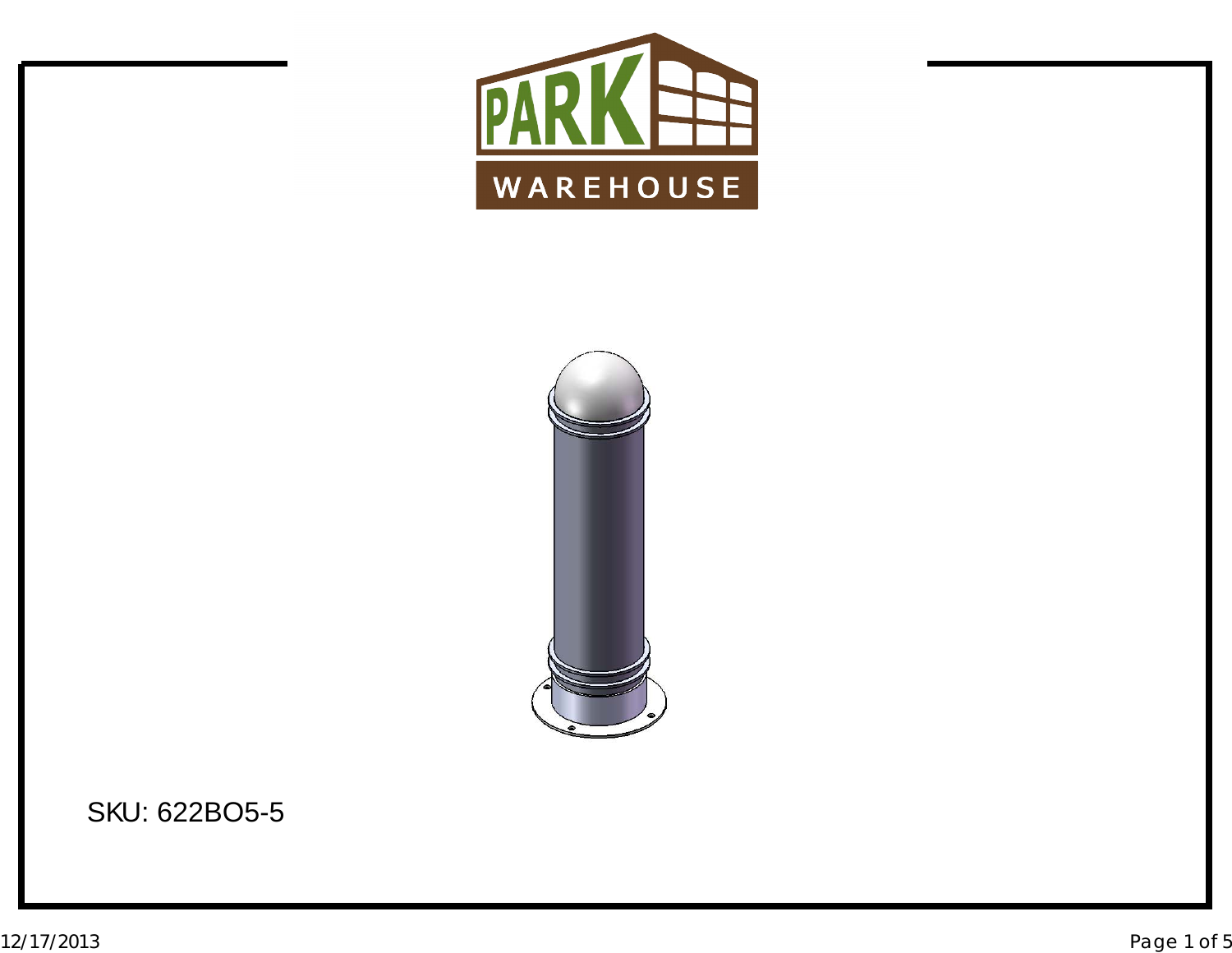## **WARRANTY & TERMS**

WARRANTY 5 Year Limited Warranty on Thermoplastic coated elements. Park Warehouse guarantees all items for one full<br>voar to be free of defects in werkmanship er materials when installed and maintained preperly. We agree to year to be free of defects in workmanship or materials when installed and maintained properly. We agree to repair or<br>replace, any itams determined to be defective, Itams aposifically not covered by this werrenty include ve replace, any items determined to be defective. Items specifically not covered by this warranty include vandalism, manmade<br>er natural disactere, lack of maintenance, narmal weathering ar wear and tear due to public abuse. or natural disasters, lack of maintenance, normal weathering or wear and tear due to public abuse.

Damages or loss in transit is the responsibility of the carrier, whether visible or concealed. It is the responsibility of the<br>ient to coaure that the erder is resolued complete. Before signing the delivery resolut, increa recipient to assure that the order is received complete. Before signing the delivery receipt, inspect the shipment<br>immodiately and completely. Note any demages ar shartages an the bill of lading. Demage reports must be fil immediately and completely. Note any damages or shortages on the bill of lading. Damage reports must be filed within 10<br>dave. Park Warehouse is NOT reponsible for damages or loss in transit. Title to all geode peases to th days. Park Warehouse is NOT responsible for damages or loss in transit. Title to all goods passes to the customer at the<br>time of shipment, Park Warehouse will assist in filing claims if the freight arrangements were made b time of shipment. Park Warehouse will assist in filing claims if the freight arrangements were made by Park Warehouse at your request.

CANCELLATIONS AND RETURNS: Cancellations are only accepted with approval of Park Warehouse. No merchandise shall be returned without <sup>a</sup> Return Goods Authorization number which is issued by customer service. Any authorized merchandise must be carefully packed and received in saleable condition. A restocking charge of up to 25% will be applied<br>to all returned goods when the error is not the fault of Park Warehouse. All returns must be shipped to all returned goods when the error is not the fault of Park Warehouse. All returns must be shipped freight prepaid.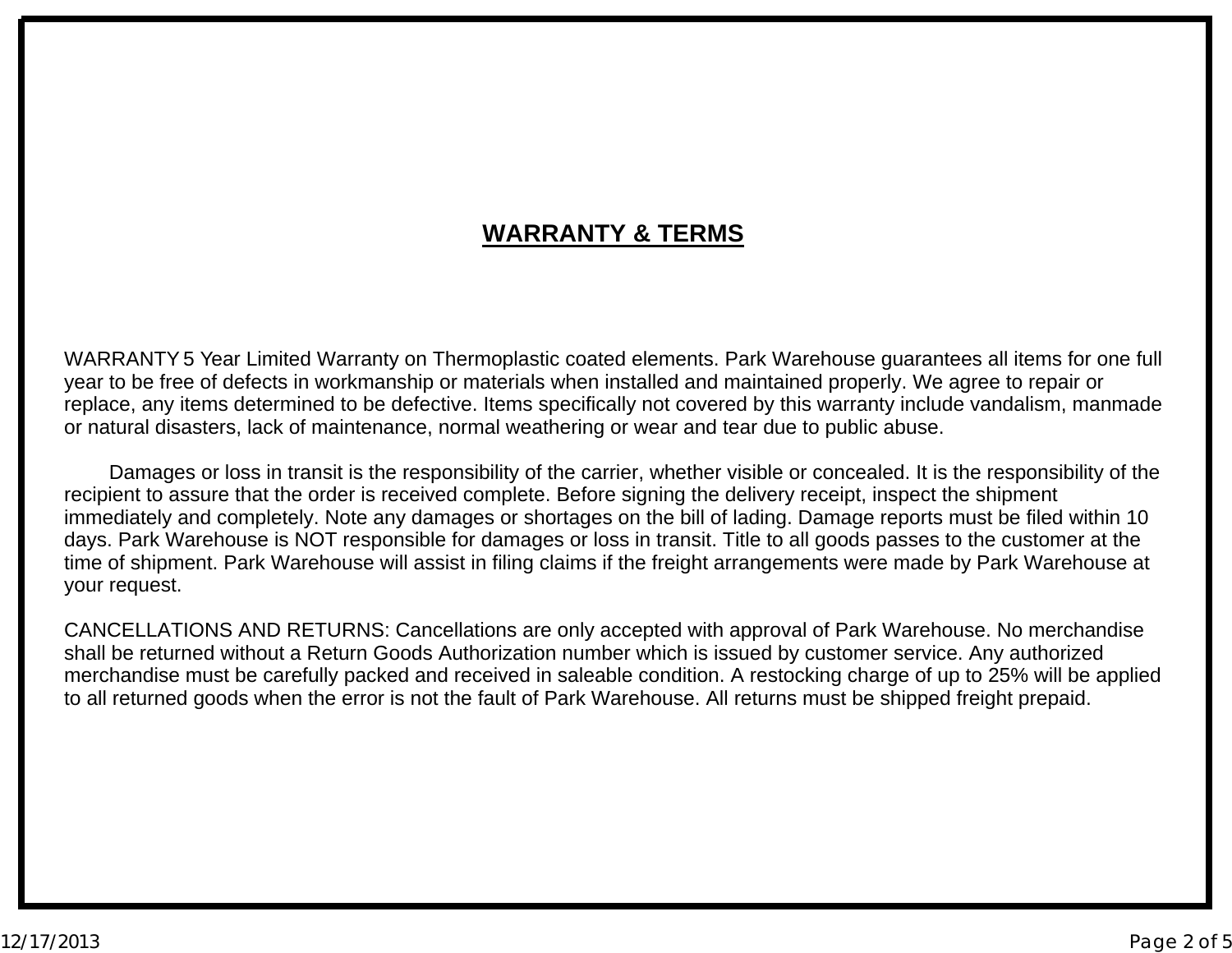## *SAFETY WARNINGS & EQUIPMENT INSPECTION*

- •Owners and installers please note these safety warnings and make use of this checklist on <sup>a</sup> regular basis.
- •Follow installation instructions when erecting equipment.
- • Ground surfaces around equipment should be restored as needed. Concrete footings should never be exposed. Surface depth should comply with ASTM and CPSC specifications.
- •Check for and repair damage caused by wear or vandalism, <sup>a</sup> major factor in injury causing situations.
- • All protruding bolts should be covered or cut off and finished smooth. Sharp edges on pipes should be capped or removed. Check for bent, broken, or severly worn pipe, and replace.
- •All equipment should be free of rust and repainted whenever necessary to deter rusting.
- • We provide our customers with layout sheets and installation instructions. Please keep on file the specifications sheet that contains the listing of every part used.
- •Never add components not intended for use with this product.
- •Regular maintenance is necessary in this and all park and recreational equipment to insure the safety of the user.
- •Note: Proper maintenance of equipment requires regular tightening of all bolts, nuts, and setscrews.
- •Note: Regular checking of all parts, castings, etc. should be made. If <sup>a</sup> part is broken or worn, it shoud be replaced immediatly.
- •Check to be sure all fittings are tight and that bars and pipes do not move.
- • Replace all worn S-hooks. S-hooks must be completely closed. Failure to close S-hooks can result in serious injury to the user. NEVER reuse S-hooks.
- •Test for free movement of swing hanger and other moving attached parts.
- •Check for worn chains and replace them.
- •A soft resilient surface should be placed under all swings extending at least twice the height of the top rail both front and back.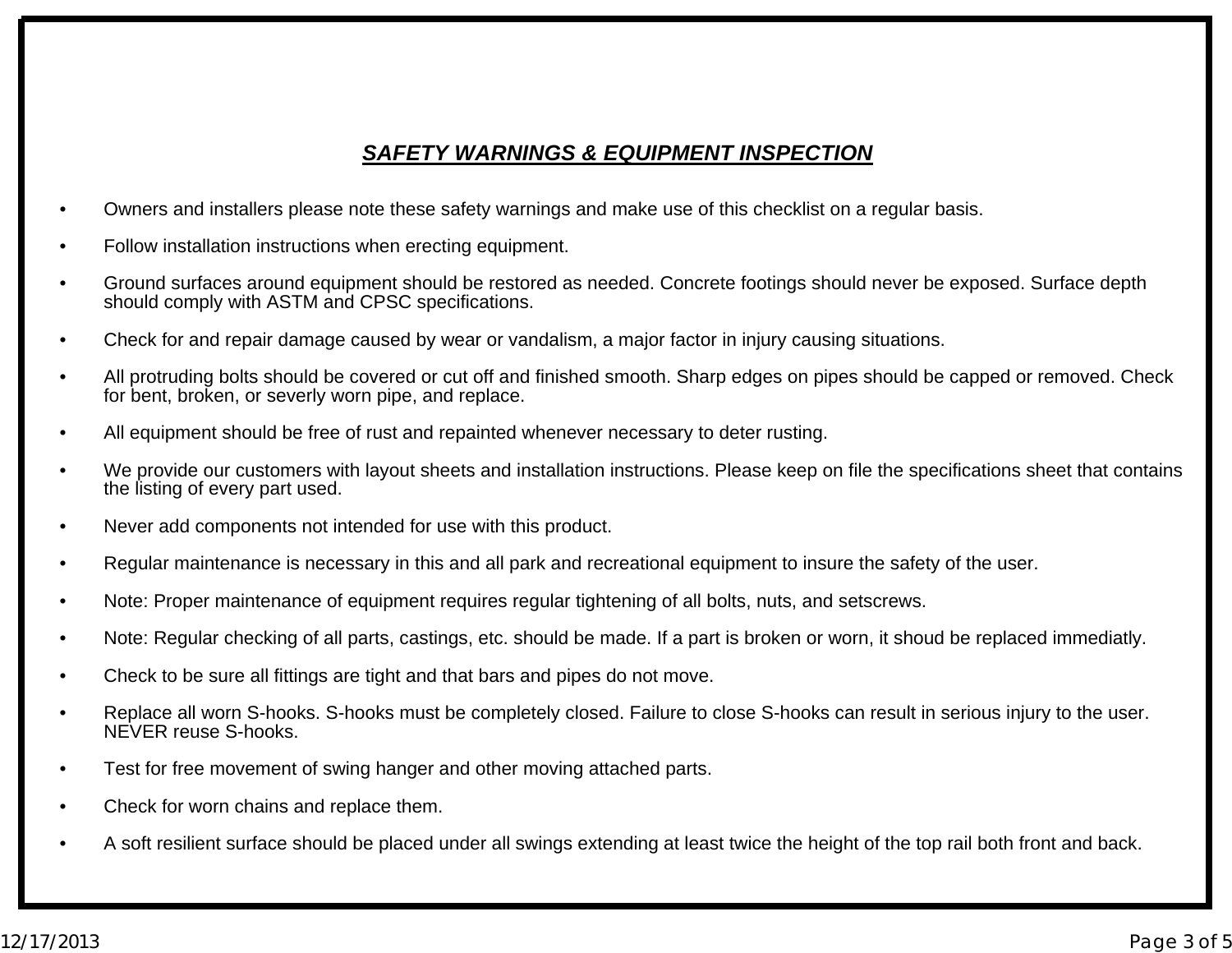## PRODUCT SPECIFICATIONS

Material: Bollard is constructed of 8" diameter steel tubing.

Coating: TGIC Electrostatic powder coated application oven cured

Dimensions of bollard shall be 36" high <sup>x</sup> 9" in diameter.

Recommended Surface Mount Hardware: 3/8" x 3-1/2" Concrete Expansion Anchor Bolts (Not Included)